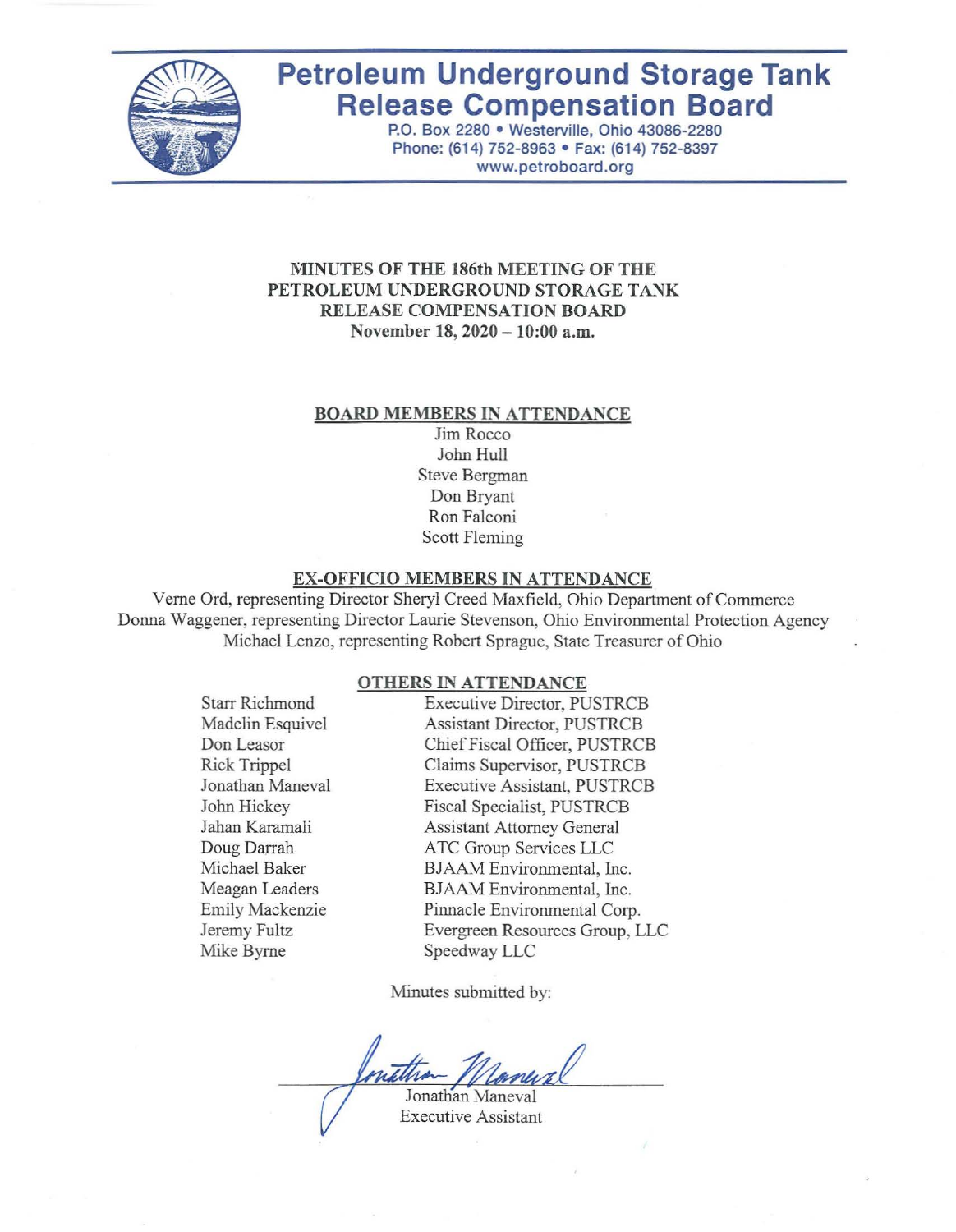## Call to Order:

Chairman Rocco convened the one hundred eighty-sixth meeting of the Petroleum Underground Storage Tank Release Compensation Board on Wednesday, November 18, 2020. Acting under the authority of Section 12 of Amended Substitute House Bill Number 197, effective March 27, 2020, the public meeting was conducted via a ZOOM audio/visual conference call.

The following members were in attendance: Jim Rocco; Steve Bergman; Don Bryant; Mayor Ron Falconi; Scott Fleming; John Hull; Verne Ord, representing Director Sheryl Creed Maxfield, Ohio Department of Commerce; Donna Waggener, representing Director Laurie Stevenson, Ohio Environmental Protection Agency; and Michael Lenzo, representing Robert Sprague, State Treasurer of Ohio. Tom Stephenson was not present.

## Minutes:

Chairman Rocco asked if there were any comments or questions regarding the minutes from the September 9, 2020 Board meeting and there were none. Mayor Falconi moved to approve the minutes and Fleming seconded. A vote was taken and all were in favor. The minutes were approved as presented.

#### BUSTR Report:

Chairman Rocco called upon Verne Ord, Bureau Chief, to present the Bureau of Underground Storage Tank Regulations' (BUSTR) report.

Mr. Ord reported that one field inspection position is currently vacant and is on hold until the COVID-19 pandemic is over. He said \$65,000 in U.S. Environmental Protection Agency (U.S. EPA) grant funding was provided for a responsible party search program which was finished a few weeks earlier. He said a new responsible party search program was started with \$25,000 in grant funding. He stated that 20 of the responsible party searches had been deemed complete and the intent is for the remaining five searches to be completed before the vendor contracts end in December.

Mr. Ord stated that reports are being electronically submitted to BUSTR environmental specialists. He noted that electronic reports can be directly uploaded into their document viewing system and do not need to be scanned. He said the field inspection staff have been performing on-site inspections. He commented that inspectors are calling ahead of their inspections so that paperwork will be available when they arrive and thus reduce the inspectors' exposure to the general public. Mr. Ord reported that 14 letters of support for communities seeking U.S. EPA Petroleum Brownfields program grant monies were issued. He pointed out that two letters were processed after the BUSTR report was drafted.

Mr. Ord said the dollar amount for the LUST (leaking underground storage tank) grant application for fiscal year 2022 had not been determined by the Office of Underground Storage Tanks (OUST) in Washington, DC. He said he anticipates the number will be provided in February or March and the grant application will then be resubmitted to the U.S. EPA for fiscal year 2022 funding.

Mr. Ord reported that the BUSTR staff is completing the various training requirements for state employees; including ethics and diversity training. He said the Certified Installers and Certified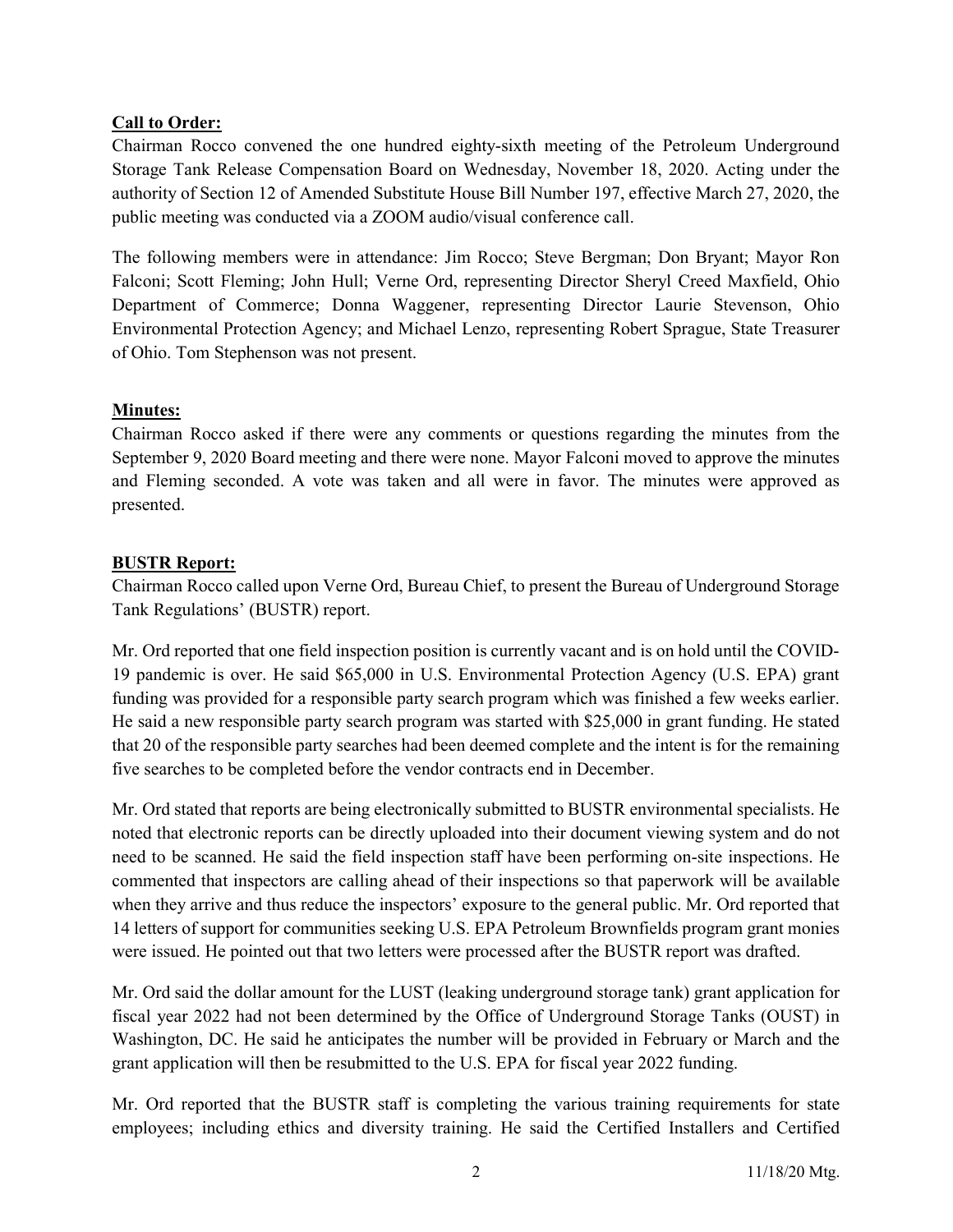Inspectors training courses, which are typically held in February and March, may be held towards the end of the fiscal year depending on where things are with the pandemic.

Mr. Ord reported that the "Click Scheduling" program is no longer being used to schedule operational compliance inspections of underground storage tank (UST) facilities. He noted the version of the software was no longer supported and the cost to update it was many times higher than the initial purchase of it. He said they worked with the Department of Administrative Services' Office of Information Technology staff to generate reports out of the OTTER (Ohio Tank Tracking & Environmental Regulations) database to be used for the scheduling of inspections.

Mr. Ord stated that a U.S. EPA Region 5 all states meeting was held virtually on August 12 and 13, 2020. He noted that Ohio served as the host for the meeting with Steven Krichbaum and Scott Sigler leading it. He explained that the meeting allowed for the states in the region to raise the concerns they have in light of the continued coronavirus pandemic. He noted that Mark Barolo from OUST discussed the U.S. EPA being lenient and working with the states in light of the Covid event.

Mr. Ord said the U.S. EPA had reduced the number of expected NFAs (no further actions) to be issued from 650 to 461. He explained that for a number of years, the Bureau had argued the U.S. EPA's expectations were unreasonable and they ultimately agreed. Mr. Ord reported that compliance inspections were about 520 inspections behind where they typically would be at this point in the threeyear inspection cycle. However, he indicated that they are in pretty good shape in comparison to some states in the region that performed no inspections for five or six months at the start of the pandemic.

Mr. Ord stated that, as of November 6, 2020, there were 21,018 registered USTs and 3,476 owners of [7,065] registered facilities. He said that, since the origination of the program, BUSTR has issued 31,225 NFA determinations.

Chairman Rocco asked if anything significant came out of the all-states meeting. Mr. Ord stated that OUST provided clarification of what can be counted as an operational compliance inspection. He explained that while the paperwork can be reviewed virtually, the inspections of the UST systems must be performed by inspectors physically at the facility. He said there was also a discussion about fuel compatibility with UST systems. He explained that when the ethanol percentage is increased from 10% to 15%, there are many questions about the compatibility of the fuel with the UST, depending upon its age. He said Steven Krichbaum created a pivot table showing the age of the tank population and it appears that around 60-70% of tanks would be deemed incompatible with E15. He said the Bureau is drafting a fact sheet that will allow equipment manufacturers to provide a written statement concerning the equipment compatibility with higher blends of ethanol fuel.

Chairman Rocco asked what inspectors are finding as far as owners meeting the operational compliance requirements. Mr. Ord explained that generally, there are no compliance issues with the main marketers in the state. He said there is a subset of smaller tank owners that do not understand the rules and operational requirements such as performing annual testing of the leak detection equipment and performing tightness tests. He said the inspectors try to educate these owners but some of them simply ignore the requirements and even ignore notices of violation. He noted that many of these owners operate older equipment which requires a lot of attention. He said it is extremely difficult to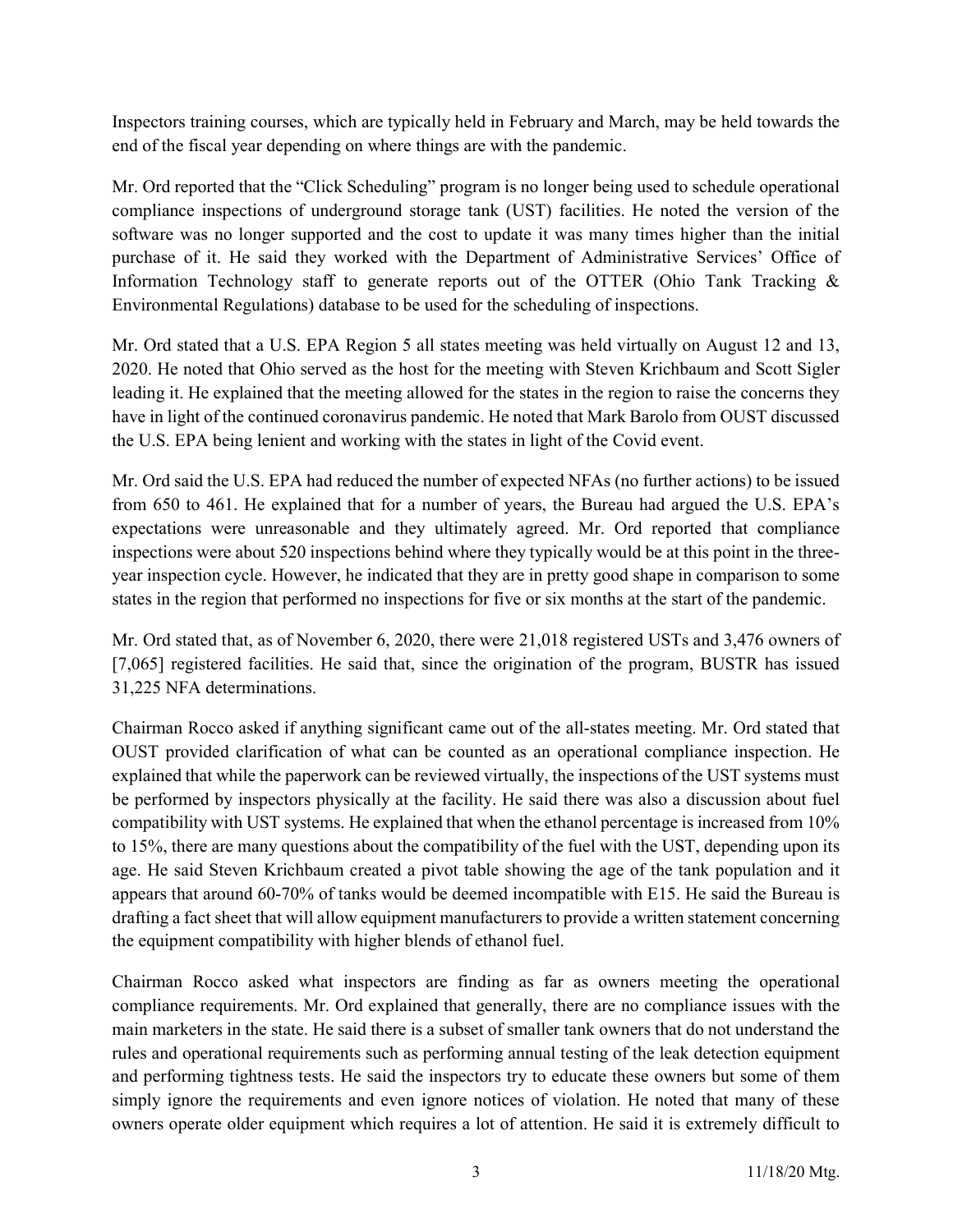get these owners to understand the importance of the requirements. Mr. Fleming asked if the inspection staff will be able to catch up on the 500-600 facility inspections that are behind. Mr. Ord said there is currently an emphasis on compliance inspections and they will likely be able to catch up in the year and a half remaining in the inspection cycle provided the inspection staff is not sheltered at home again due to the pandemic. He added that there is the ability to reset the three-year inspection cycle.

Vice-Chairman Hull asked whether tank manufacturers provide studies or other information to show how they were able to ascertain tank system compatibility with the higher percentage of ethanol. Mr. Ord responded stating the manufacturer must simply provide a written statement concerning the fuel compatibility. Vice-Chairman Hull expressed concern that if there is no contractual nexus and the manufacturer is wrong, there is nothing that can be done. He wondered if an affidavit could be created which would provide legal basis for the manufacturer's attestation to carry some weight and have consequences if it is determined to not be accurate. Chairman Rocco explained that by statute all components of a tank system must be compatible with the product stored. He said that if it is found the product stored was not compatible with the tank system, then reimbursement from the Fund could be denied on the basis that the system was out of compliance at the time of the release. He noted that PEI (Petroleum Equipment Institute) maintains a list of companies and their equipment with respect to fuel compatibility. He commented that the equipment included on the list is assumed to be compatible and is sufficient for purposes of demonstrating compatibility to BUSTR.

Chairman Rocco said another issue is that corrosion is being observed on components of UST systems storing fuels blended with ethanol. He said corrosion is affecting tank gauging floats, sensors on the overfill devices, cables, hinges for flapper valves, and other parts. He said the U.S. EPA recently published a compatibility document concerning UST systems storing biofuel blends in which they expanded the concept of compatibility. He said in order to meet the fuel compatibility requirements, not only does the product stored need to be compatible with the UST material, but the UST system must be functional with the product stored.

Following some further discussion concerning fuel compatibility, Chairman Rocco said that E15 will likely become more prevalent on the market because of its lower price point and the issue of compatibility is something for the Board to keep an eye on going forward.

#### Financial Reports:

Chairman Rocco called upon Don Leasor, Chief Fiscal Officer, to present the financial reports.

# Audit Update

Mr. Leasor stated that in September, the independent public accounting firm performing the audit, Kennedy Cottrell Richards, merged with the accounting firm Rea and Associates and it now operates under the name Rea and Associates. He said that in October, paperwork was submitted to the Auditor of State's Office to amend the existing contract on file with the Auditor of State to recognize the firm's name change. He explained that no other portions of the audit contract where changed. He said the five-year contract will continue under Rea and Associates which will end the with the fiscal year 2023 audit. He noted that the audit staff on site is the same as the previous year.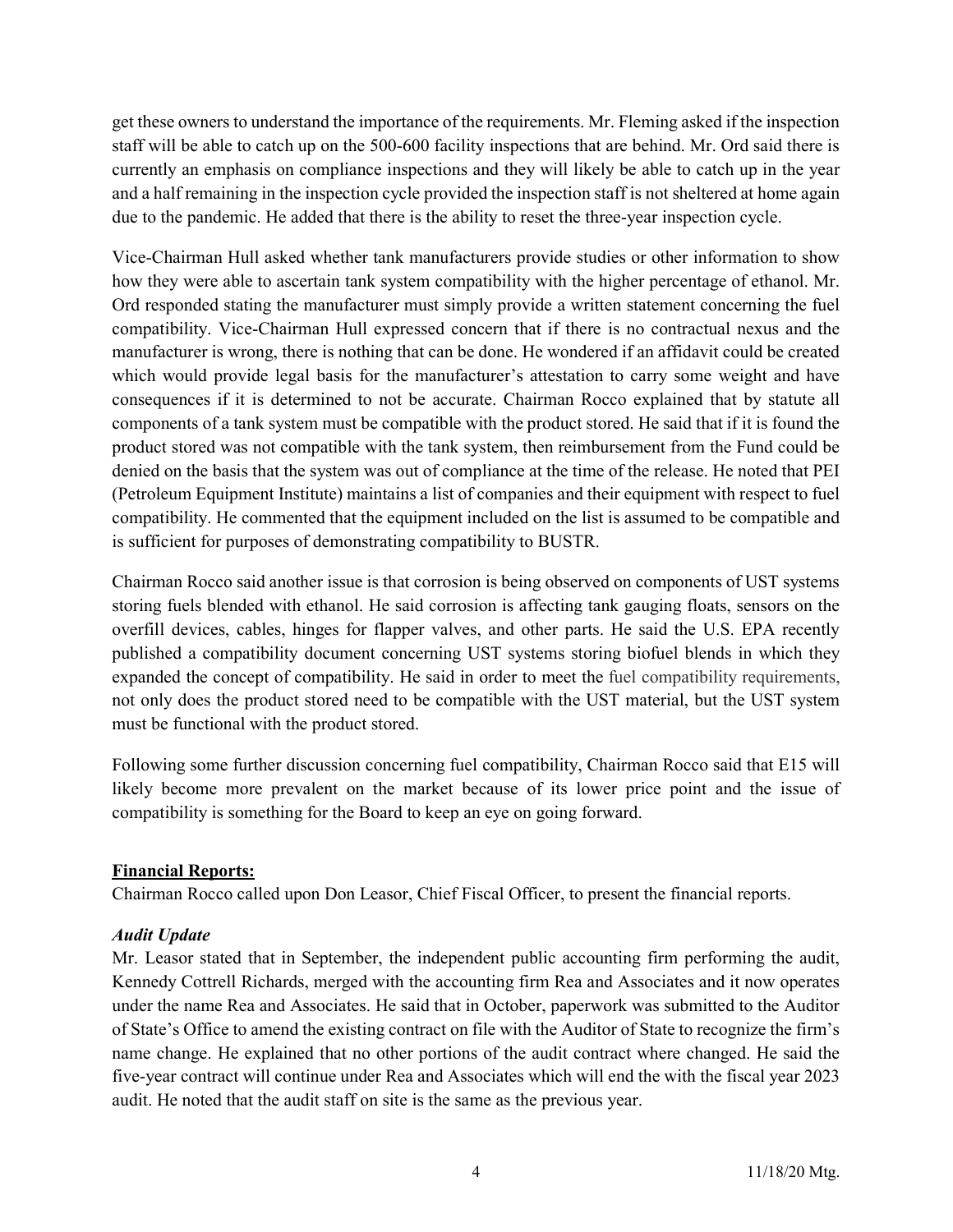Mr. Leasor said the auditors intend to complete the in-house portion of the audit in the upcoming week and they are awaiting the finalized annual financial statements, management discussion and analysis, notes to the financial statements, and the estimate of the claim liability report. He explained that in order to submit the audited financial statements to the Auditor of State by the December 31st deadline, the plan is to email a draft copy of the audited financial statements to the Board members no later than December 11, 2020. He asked the members to review the report and to reply with any questions or comments by December 18, 2020, so they can be addressed prior to the December 31, 2020 filing deadline. He noted that Rea and Associates would present the final audit report at the January Board meeting.

#### August and September Financials

Mr. Leasor said the August and September financials were emailed to each member. He asked if there were any questions or concerns regarding these reports and there were none.

Mr. Leasor reported that, as of November 17, 2020, the unobligated account balance is \$21.7 million. He said this amount includes \$7.7 million in STAR Ohio (State Treasury Asset Reserve of Ohio) and \$15 million invested in U.S. treasuries and U.S. agency callable bonds. He noted that of the \$16 million in treasury investments the Board has authorized, \$1 million matured at the end of the year. He said the Treasurer's Office is working to make a recommendation for the reinvestment of the \$1 million. He said the obligated account balance for the payment of claims as of November 10, 2020, is \$6.87 million.

Mr. Leasor said tank revenues would be discussed during his presentation of the fee statement statistics report.

Mr. Leasor reported that, as of September 30, 2020, we are one quarter into the fiscal year and expenses should be about 25% of the budgeted amount. He said the claims expense for the month of September was approximately \$531,000 and to date, \$6.14 million has been paid for claims for fiscal year 2021. He pointed out that this is 47% of the \$13 million obligated by the Board for the payment of claims for the fiscal year and includes the second of the four payments to a major oil company as a result of a settlement agreement and release previously approved by the Board.

Mr. Leasor reported that operating expenses for the month of September were approximately \$155,000. He said postage expenses were 59% of the amount budgeted. He said this was due to postage fees for the final quarter of fiscal year 2020 being paid in August. He said these charges include fees for the annual fee statement mailing, which is sent by certified mail. He said that telephone expense was at 26% of the amount budgeted. He noted that this includes internet access, VoIP service, a cell phone, renewal of the web address registration, and a staff messaging subscription. He said that legal and professional expenses are at 11% of the amount budgeted. He said, in the upcoming months, he anticipates incurring legal and professional expenses for the transition to using Microsoft Teams and additional expenses related to the document management project. He said other expenses are at, or below, where they should be at this time in the fiscal year.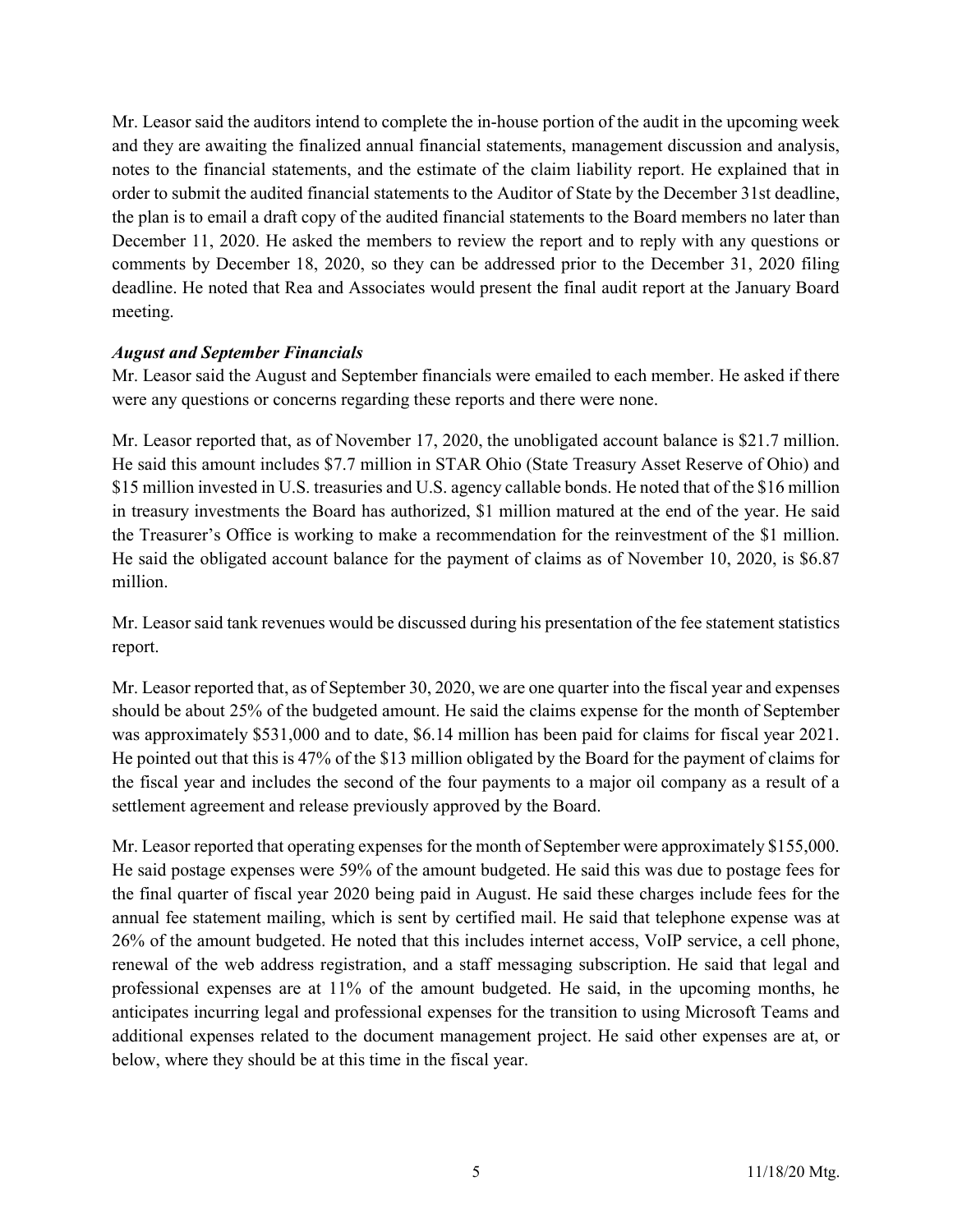### Fee Statement Statistics

Mr. Leasor said as of October 31, 2020, the per-tank fees collected for the current 2020 program year were just above \$8.2 million, which represents 99% of the billed amount. He said that between July 1, 2020, and October 31, 2020, approximately \$115,000 was collected for prior years' fees, net of refunds paid of \$12,750.

Mr. Leasor said, for the 2020 program year, 15,412 tanks were billed at the standard deductible (\$55,000) per-tank fee and 5,317 tanks were billed at the reduced deductible (\$11,000) per-tank fee. Mr. Leasor said as of October 31, 2020, the fees had been paid at the standard deductible rate for 14,582 tanks and at the reduced deductible rate for 5,485 tanks. He said fees for a total of 20,067 tanks had been paid by 3,057 owners. He said this compares to fees being paid for 20,029 tanks by 3,046 owners for the same period of time in the prior year.

Mr. Leasor said of October 31, 2020, fees had been paid for a total of 20,374 tanks by 3,105 owners for the previous 2019 program year.

Mr. Leasor said the \$8.3 million collected to date represents 99.4% of the \$8.37 million budgeted for the 2020 program year. He said so far for program year 2020, fees had been received for 20,067 USTs, which is 99.2% of the 20,220 tanks budgeted.

Chairman Rocco commented that the increase in the number of owners selecting the reduced deductible may be an indication that owners may be closing their sites and pulling their tanks.

#### Compliance and Fee Assessment Report:

Chairman Rocco called on Madelin Esquivel, Assistant Director, to present the compliance and fee assessment report.

Ms. Esquivel reported that, as of October 31, 2020, refunds totaling \$12,750 had been paid to 10 owners for program year 2020 and noted the amount of pending refunds totals \$1.5 million. She said for program year 2020, \$2,000 of the pending refunds had been used to offset outstanding fees. She said as of October 31, 2020, the fees collected by the Attorney General's Office and Special Counsel less collection costs totaled \$39,117. She said that no accounts had been certified to the Attorney General's Office for collection since July 1, 2020. She said a certification of accounts with unpaid prior years' fees will be completed soon and the unpaid 2020 program year fees will likely be sent for collection in March 2021.

Ms. Esquivel said there are eight Orders Pursuant to Law currently under appeal and information to support the objections is expected for seven appeals and information has been received for the other appeal and it is under review. She said that no Determinations to Deny a Certificate of Coverage were under appeal.

Ms. Esquivel stated that no Ability to Pay Applications are pending review. The Ability to Pay program allows former UST owners experiencing financial difficulty to apply for and receive a determination of their ability to pay delinquent fees.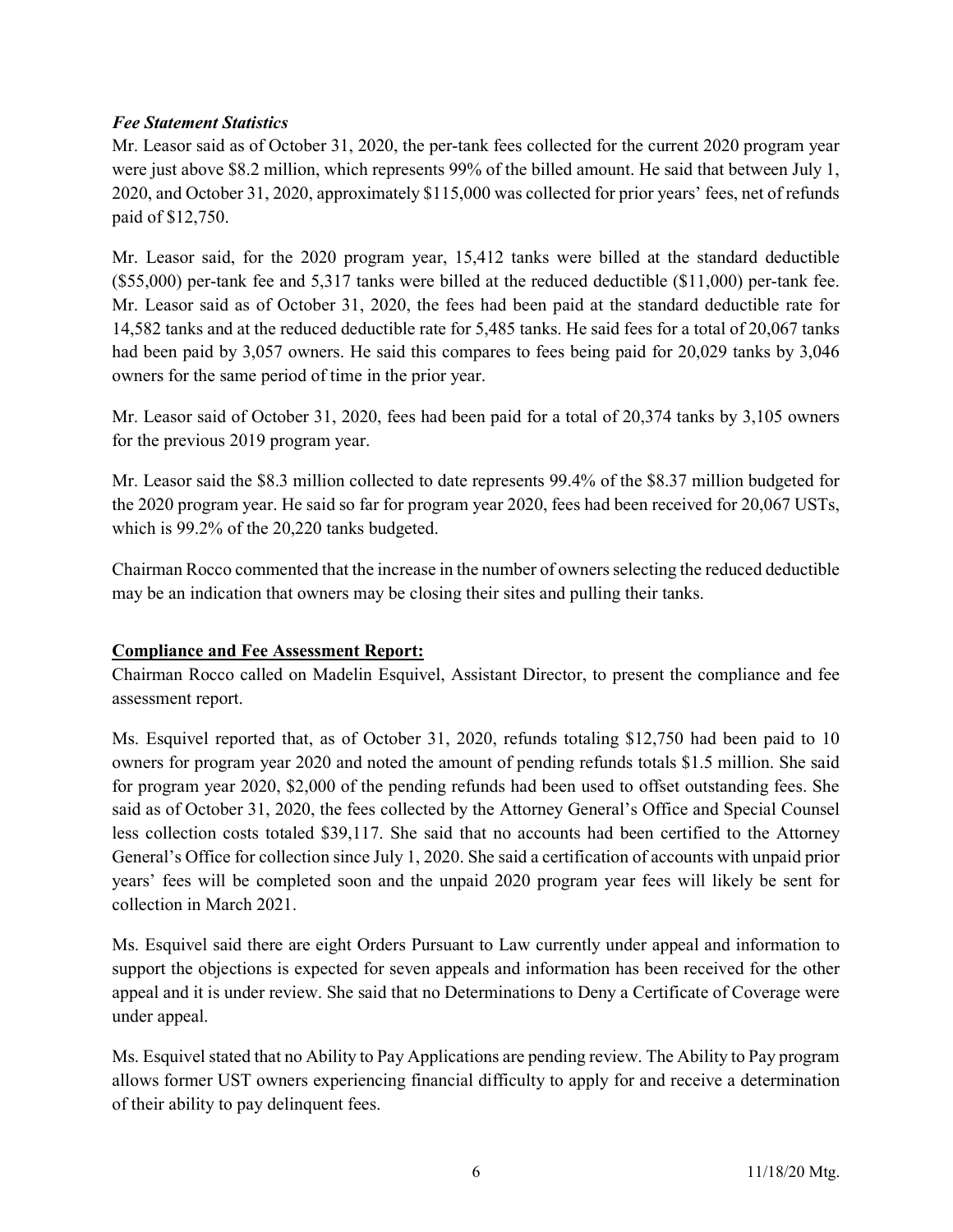Ms. Esquivel reported that as of November 6, 2020, Certificates of Coverage have been issued to 2,627 owners for program year 2020. She said there are 431 Applications for Certificates of Coverage currently being processed. She said for the 2020 program year, seven Pending Denials had been issued but no Determinations to Deny a Certificate of Coverage had been issued. She commented that the issuance of the Pending Denials will be ramping up as all of the Applications with no issues had been processed.

Ms. Esquivel stated that there are 31 uncashed refund checks totaling \$23,308. She said there are eight owners with pending refunds totaling \$32,096 to whom letters have been sent notifying them that more information is needed before the refund may be issued. She said there are 34 owners with pending refunds totaling \$60,745 for which information had been requested through two notifications, but no responses have been received.

# Claims Reports:

Chairman Rocco called on Rick Trippel, Claims Supervisor, to present the claims reports.

Mr. Trippel reported as of November 2, 2020, the total maximum liability of in-house open claims is just under \$10.4 million. He said that using the claim payout ratio of 77.1%, which is the average ratio of the past five years, the actual anticipated claim liability of unpaid in-house claims is about \$8 million. He said the anticipated claim liability of unpaid in-house claims is about \$8.4 million using a payout ratio of 80.7%, which was the payout ratio for the 2019 program year.

Mr. Trippel reported that, as of November 2, 2020, a total of 583 claims with a total face value above the deductible amount were pending review. He stated that, as of November 2, 2020, a total of 28 claim settlement determinations were under appeal. He explained that these pertain to only seven release sites. He said that 16 appeals are for determinations for one release, six appeals are for another release, and two are for a third release. He said the remaining four appeals are for claim settlement determinations pertaining to four separate releases. He noted that for 19 of the appealed determinations, the staff is waiting for information to support the appeals to be provided. He noted that the staff is currently reviewing claims that were received prior to June 2020.

Mr. Trippel said that, in the months of July through October, 203 claims were received and a total of 202 claims were settled or closed. He noted that 11 of the closed claims were for sites with an NFA and the face value of the claims was below the deductible amount. He stated that the average payout per claim application was \$11,954 and the average claim payout was 79.5% of the net value (face value – deductible). He said on average 17.7% of the claim face value was disallowed.

Mr. Trippel said that, during the months of July through October, 27 eligibility applications were received and 19 eligibility determinations were issued. He said of these eligibility determinations, 15 were approved and four were denied. He said that of the denied applications, one was denied for no valid Certificate of Coverage, one was denied for out-of-compliance USTs, and the other two were denied for no corrective action work being required by BUSTR. He said as of November 2, 2020, a total of 108 eligibility applications are pending review. He noted that nine applications are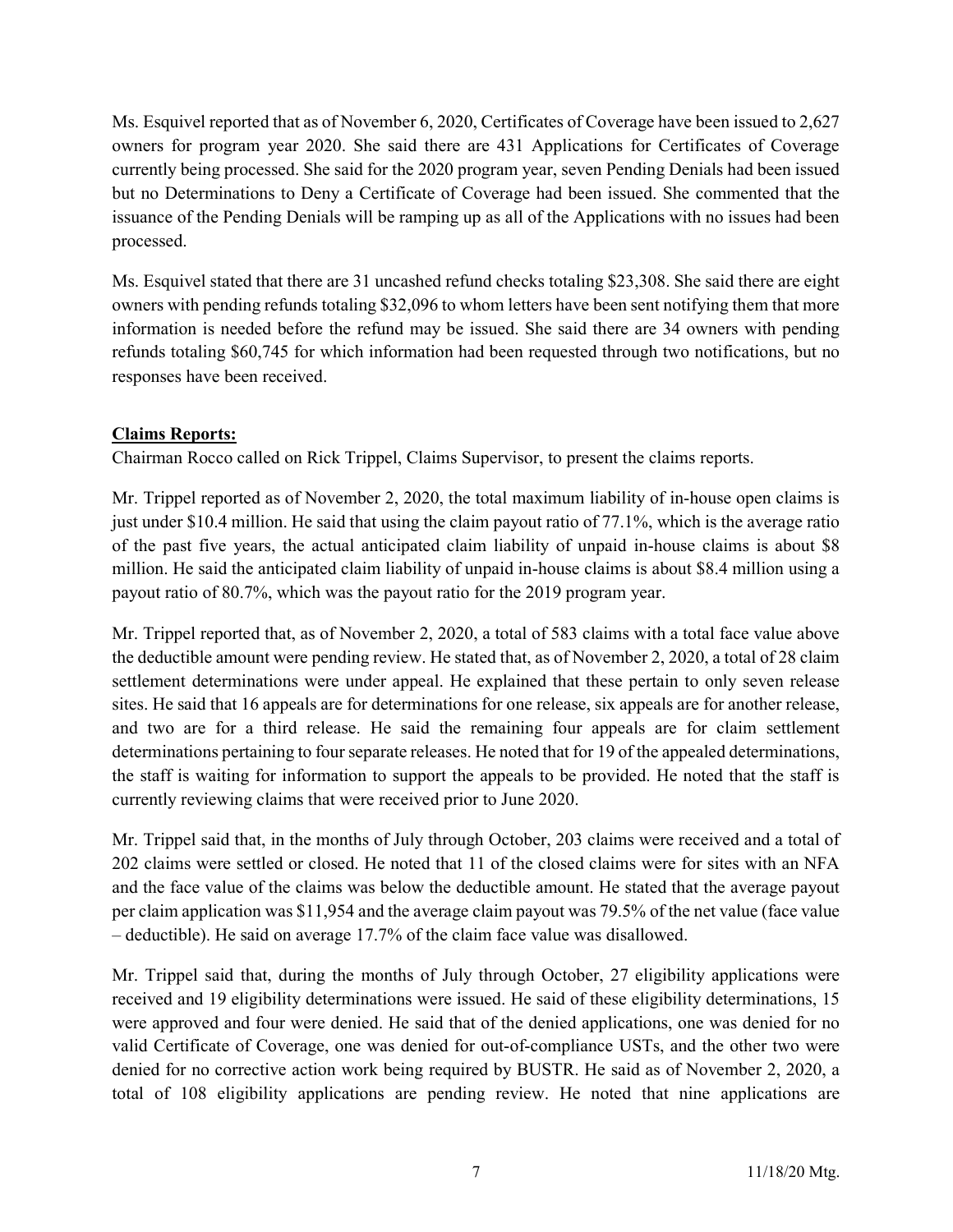unreviewable until the necessary reports are received and more information has been requested for six of the applications. He noted that six eligibility determinations are currently under appeal.

Mr. Trippel reported that 44 requests for cost pre-approval had been received during the months of July through October. He said the cost pre-approval requests included 11 new remedial action plans; 18 annual requests; four mandatory IRA (interim response actions), tier 3, or monitoring/calibration plans; seven notifications of cost exceedances; and four voluntary submittals. He said as of November 2, 2020, a total of 55 cost pre-approval notifications had been issued and 37 cost pre-approval requests are pending review.

# Finance Committee Report:

Chairman Rocco said that prior to the Board meeting, the Finance Committee met to review the Fund's five-year financial projections and to discuss the annual per-tank fee and deductible amounts for the next program year.

Chairman Rocco explained that the committee reviewed pro-forma operating statements, which provided projections through fiscal year 2025. He said the projections were created using the current fee structure, which is \$350 per tank for coverage with the \$55,000 deductible and \$550 per tank for the \$11,000 deductible coverage. He said that assuming trends continue as they have in the last few years, the projections indicate there will be sufficient funds to cover operating expenses and retain a reasonable unobligated ending balance. He said that based on the committee's review of the projections, the recommendation is to leave the per-tank fees and deductibles the same for the upcoming program year. He then requested a motion to adopt the recommendation of the Finance Committee to make no changes to the per-tank fees or the deductible amounts for program year 2021. Vice-Chairman Hull so moved and Mr. Fleming seconded. The Chairman asked if there were any questions or discussion and there were none. A vote was taken and the motion passed. Mr. Lenzo was not present for the vote.

Chairman Rocco mentioned that during the meeting, the committee reviewed various Board policies but no changes to the policies were recommended. He noted that a number of the policies had been updated in June 2020.

# Certificates of Coverage – Ratifications:

Chairman Rocco called on Madelin Esquivel, Assistant Director, to present the lists of owners who have either been issued or denied a Certificate of Coverage for ratification by the Board.

Ms. Esquivel said the process used to review the fee applications and issue or deny a Certificate of Coverage includes a review for completeness to determine full payment was received; financial responsibility for the deductible has been demonstrated; and the owner has certified with his signature that he is in compliance with the State Fire Marshal's rules for the operation and maintenance of petroleum underground storage tanks. She said if these requirements are met and if the tanks existed in previous years, a Certificate for the subject tanks has been issued to the owner in at least one of the prior two years, then a Certificate of Coverage is issued. She said if a Certificate has not been issued in one of the prior two years and the tanks existed during those years, the owner must comply with rule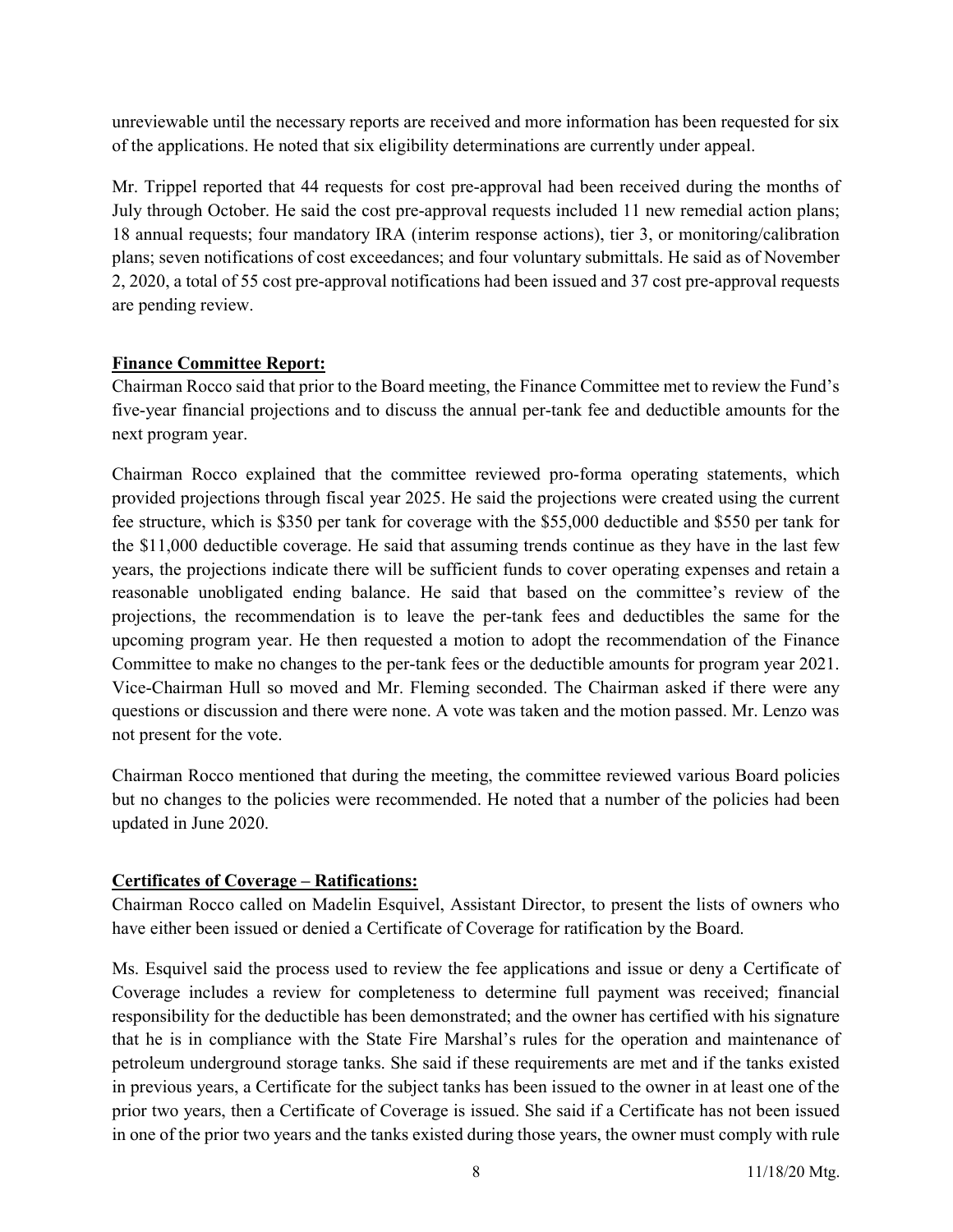3737-1-04.1 by demonstrating the tanks are in compliance with the Fire Marshal's rules for the operation and maintenance of USTs.

Ms. Esquivel stated that, if the requirements are met, a Certificate is issued. She said if the requirements are not met, the Certificate is denied. She explained that if the Certificate is denied, the owner is provided with an opportunity to appeal the denial. She said that, throughout the denial process, the Board's staff works directly with the owner to resolve any deficiencies. She stated that all processes within the Board's rules and Revised Code were followed to make a determination to issue or deny the Certificates of Coverage.

Ms. Esquivel requested the Board ratify the Director's actions with respect to the issuance of the 2019 program year Certificates of Coverage for the 22 facilities included on the program year 2019 Certificates issued list.

Vice-Chairman Hull moved to ratify the issuance of the 2019 Certificates of Coverage for the facilities listed. Mr. Fleming seconded. A vote was taken and the motion passed. Mr. Lenzo was not present for the vote.

Ms. Esquivel requested the Board ratify the Director's actions with respect to the denial of the 2019 program year Certificates of Coverage for the 21 tanks located at the seven facilities included on the program year 2019 Certificates denied list.

Vice-Chairman Hull moved to ratify the denial of the 2019 Certificates of Coverage that were listed. Mr. Bryant seconded. A vote was taken and the motion passed. Mr. Lenzo was not present for the vote.

Ms. Esquivel requested the Board ratify the Director's actions with respect to the issuance of the 2020 program year Certificates of Coverage for the 966 owners of the 2,091 facilities included on the program year 2020 Certificates issued list.

Vice-Chairman Hull moved to ratify the issuance of the 2020 Certificates of Coverage for the facilities listed. Mr. Fleming seconded. A vote was taken and the motion passed. Mr. Lenzo was not present for the vote.

Ms. Esquivel stated that no determinations denying a 2020 program year Certificate of Coverage were issued since the September meeting.

# Executive Session:

Chairman Rocco stated that an executive session was needed and briefly explained the process for the Board to privately participate in the executive session using ZOOM. The Chairman stated that the public meeting would reconvene following the executive session.

The Chairman then requested a motion to enter into executive session with counsel pursuant to Ohio Revised Code 121.22(G)(3) to discuss matters of pending or imminent court action. Mayor Falconi so moved and Mr. Ord seconded. The Chairman called for a roll call. The following members voted in the affirmative: Ms. Waggener and Messrs. Bergman, Bryant, Fleming, Falconi, Hull, Ord, Lenzo, and